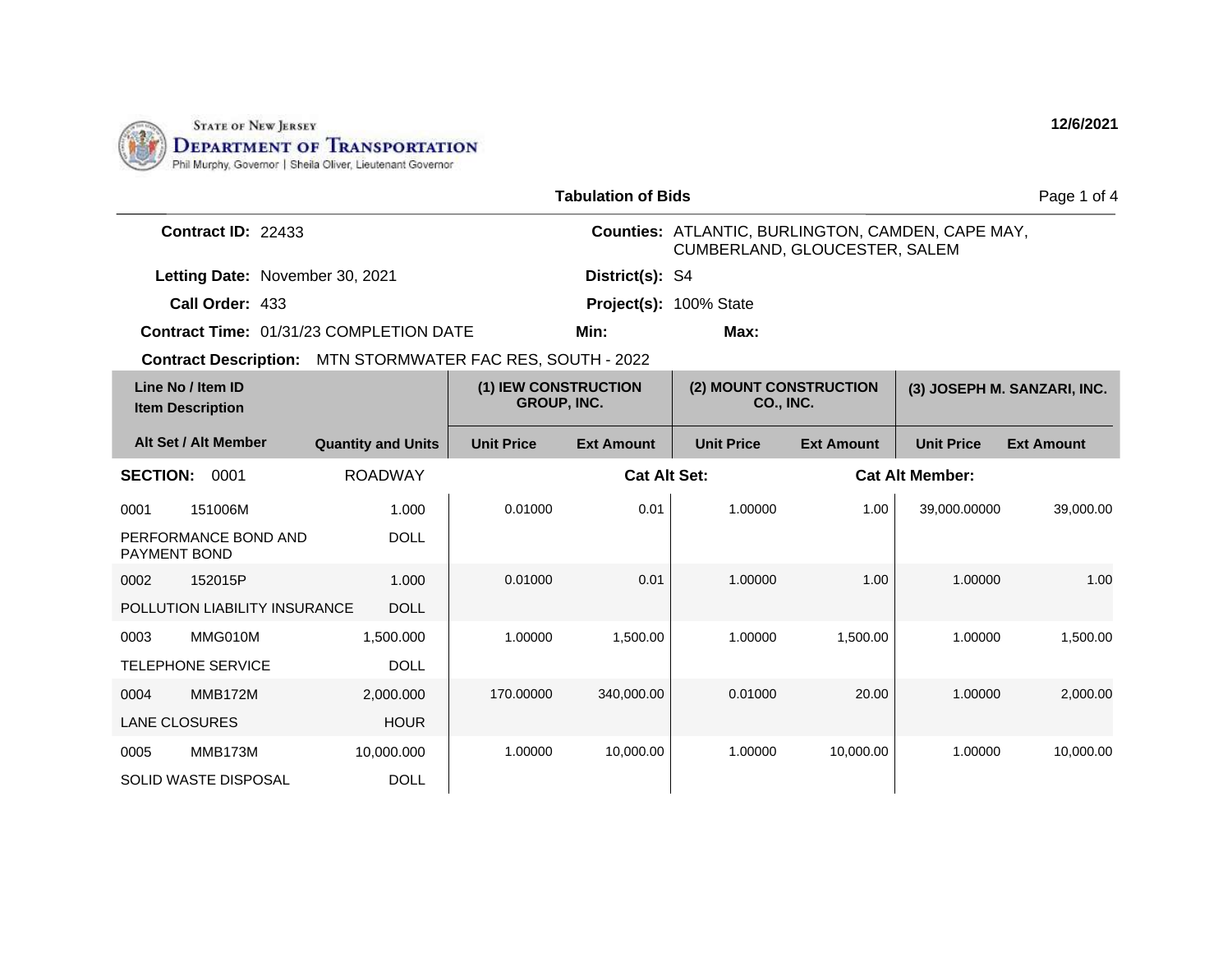

|                                                                   |                           |                                                                                           | <b>Tabulation of Bids</b> |                                            |                        | Page 2 of 4                 |                   |
|-------------------------------------------------------------------|---------------------------|-------------------------------------------------------------------------------------------|---------------------------|--------------------------------------------|------------------------|-----------------------------|-------------------|
| Contract ID: 22433                                                |                           | <b>Counties: ATLANTIC, BURLINGTON, CAMDEN, CAPE MAY,</b><br>CUMBERLAND, GLOUCESTER, SALEM |                           |                                            |                        |                             |                   |
| Letting Date: November 30, 2021                                   |                           |                                                                                           | District(s): S4           |                                            |                        |                             |                   |
| Call Order: 433                                                   |                           |                                                                                           |                           | Project(s): 100% State                     |                        |                             |                   |
| Contract Time: 01/31/23 COMPLETION DATE                           |                           |                                                                                           | Min:                      | Max:                                       |                        |                             |                   |
| <b>Contract Description: MTN STORMWATER FAC RES, SOUTH - 2022</b> |                           |                                                                                           |                           |                                            |                        |                             |                   |
| Line No / Item ID<br><b>Item Description</b>                      |                           | (1) IEW CONSTRUCTION<br><b>GROUP, INC.</b>                                                |                           | (2) MOUNT CONSTRUCTION<br><b>CO., INC.</b> |                        | (3) JOSEPH M. SANZARI, INC. |                   |
| Alt Set / Alt Member                                              | <b>Quantity and Units</b> | <b>Unit Price</b>                                                                         | <b>Ext Amount</b>         | <b>Unit Price</b>                          | <b>Ext Amount</b>      | <b>Unit Price</b>           | <b>Ext Amount</b> |
| <b>SECTION:</b><br>0001<br><b>ROADWAY</b>                         |                           |                                                                                           | <b>Cat Alt Set:</b>       |                                            | <b>Cat Alt Member:</b> |                             |                   |
| 202024M<br>0006                                                   | 1,000.000                 | 10.00000                                                                                  | 10,000.00                 | 50.00000                                   | 50,000.00              | 50.00000                    | 50,000.00         |
| DISPOSAL OF REGULATED<br><b>MATERIAL</b>                          | $\top$                    |                                                                                           |                           |                                            |                        |                             |                   |
| MMG064M<br>0007                                                   | 15,000.000                | 1.00000                                                                                   | 15,000.00                 | 1.00000                                    | 15,000.00              | 1.00000                     | 15,000.00         |
| DISPOSAL OF REGULATED<br>MATERIAL, HAZARDOUS                      | <b>DOLL</b>               |                                                                                           |                           |                                            |                        |                             |                   |
| 109006M<br>0008                                                   | 750,000.000               | 1.00000                                                                                   | 750,000.00                | 1.00000                                    | 750,000.00             | 1.00000                     | 750,000.00        |
| <b>FORCE ACCOUNT</b>                                              | <b>DOLL</b>               |                                                                                           |                           |                                            |                        |                             |                   |
| <b>MMB186M</b><br>0009                                            | 2,000.000                 | 590.00000                                                                                 | 1,180,000.00              | 815.00000                                  | 1,630,000.00           | 828.00000                   | 1,656,000.00      |
| LABOR CREW, STORMWATER                                            | <b>HOUR</b>               |                                                                                           |                           |                                            |                        |                             |                   |
| <b>MMB186M</b><br>0010                                            | 2,000.000                 | 590.00000                                                                                 | 1,180,000.00              | 595,00000                                  | 1,190,000.00           | 912.00000                   | 1,824,000.00      |
| LABOR CREW, VIDEO<br>INSPECTION AND CLEANING                      | <b>HOUR</b>               |                                                                                           |                           |                                            |                        |                             |                   |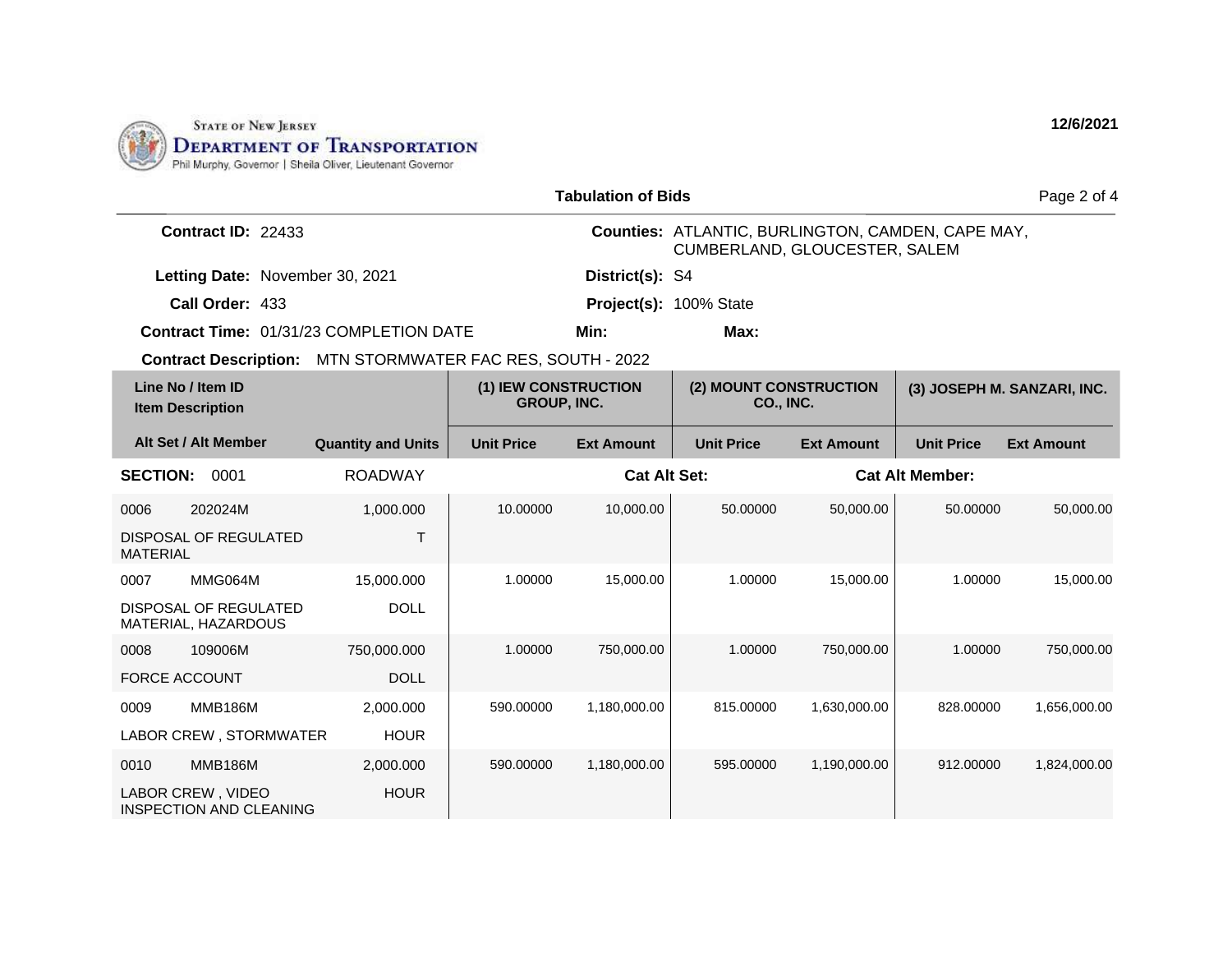

| <b>Tabulation of Bids</b>                    |                                 |                                                                   |                                                                                    |                                            |                        |                             | Page 3 of 4       |                   |
|----------------------------------------------|---------------------------------|-------------------------------------------------------------------|------------------------------------------------------------------------------------|--------------------------------------------|------------------------|-----------------------------|-------------------|-------------------|
| Contract ID: 22433                           |                                 |                                                                   | Counties: ATLANTIC, BURLINGTON, CAMDEN, CAPE MAY,<br>CUMBERLAND, GLOUCESTER, SALEM |                                            |                        |                             |                   |                   |
|                                              | Letting Date: November 30, 2021 |                                                                   |                                                                                    | District(s): S4                            |                        |                             |                   |                   |
| Call Order: 433                              |                                 |                                                                   | Project(s): 100% State                                                             |                                            |                        |                             |                   |                   |
|                                              |                                 | <b>Contract Time: 01/31/23 COMPLETION DATE</b>                    |                                                                                    | Min:<br>Max:                               |                        |                             |                   |                   |
|                                              |                                 | <b>Contract Description:</b> MTN STORMWATER FAC RES, SOUTH - 2022 |                                                                                    |                                            |                        |                             |                   |                   |
| Line No / Item ID<br><b>Item Description</b> |                                 | (1) IEW CONSTRUCTION<br><b>GROUP, INC.</b>                        |                                                                                    | (2) MOUNT CONSTRUCTION<br><b>CO., INC.</b> |                        | (3) JOSEPH M. SANZARI, INC. |                   |                   |
|                                              | Alt Set / Alt Member            | <b>Quantity and Units</b>                                         | <b>Unit Price</b>                                                                  | <b>Ext Amount</b>                          | <b>Unit Price</b>      | <b>Ext Amount</b>           | <b>Unit Price</b> | <b>Ext Amount</b> |
| <b>SECTION:</b><br>0001<br><b>ROADWAY</b>    |                                 | <b>Cat Alt Set:</b>                                               |                                                                                    |                                            | <b>Cat Alt Member:</b> |                             |                   |                   |
| 0011                                         | MMG078M                         | 400.000                                                           | 159.00000                                                                          | 63,600.00                                  | 125.00000              | 50,000.00                   | 169.00000         | 67,600.00         |
| <b>TRUCK DRIVER</b><br><b>HOUR</b>           |                                 |                                                                   |                                                                                    |                                            |                        |                             |                   |                   |
| 0012                                         | MMG054M                         | 500.000                                                           | 80.78000                                                                           | 40,390.00                                  | 89.00000               | 44.500.00                   | 117.00000         | 58,500.00         |
|                                              | WORKER, TYPE "A"                | <b>HOUR</b>                                                       |                                                                                    |                                            |                        |                             |                   |                   |
| 0013                                         | MMG057M                         | 500.000                                                           | 155.00000                                                                          | 77,500.00                                  | 140.00000              | 70,000.00                   | 133.00000         | 66,500.00         |
| WORKER, TYPE "B"<br><b>HOUR</b>              |                                 |                                                                   |                                                                                    |                                            |                        |                             |                   |                   |
| 0014                                         | MMG025M                         | 20,000.000                                                        | 1.00000                                                                            | 20,000.00                                  | 1.00000                | 20,000.00                   | 1.00000           | 20,000.00         |
|                                              | OVERTIME DIFFERENTIAL (OD)      | <b>DOLL</b>                                                       |                                                                                    |                                            |                        |                             |                   |                   |
| <b>Section Totals:</b>                       |                                 |                                                                   | \$3,687,990.02                                                                     |                                            | \$3,831,022.00         |                             | \$4,560,101.00    |                   |
| <b>Contract Totals</b>                       |                                 |                                                                   |                                                                                    | \$3,687,990.02                             |                        | \$3,831,022.00              |                   | \$4,560,101.00    |
| <b>Cost Plus Time Totals</b>                 |                                 |                                                                   |                                                                                    | \$3,687,990.02                             |                        | \$3,831,022.00              |                   | 4,560,101.00      |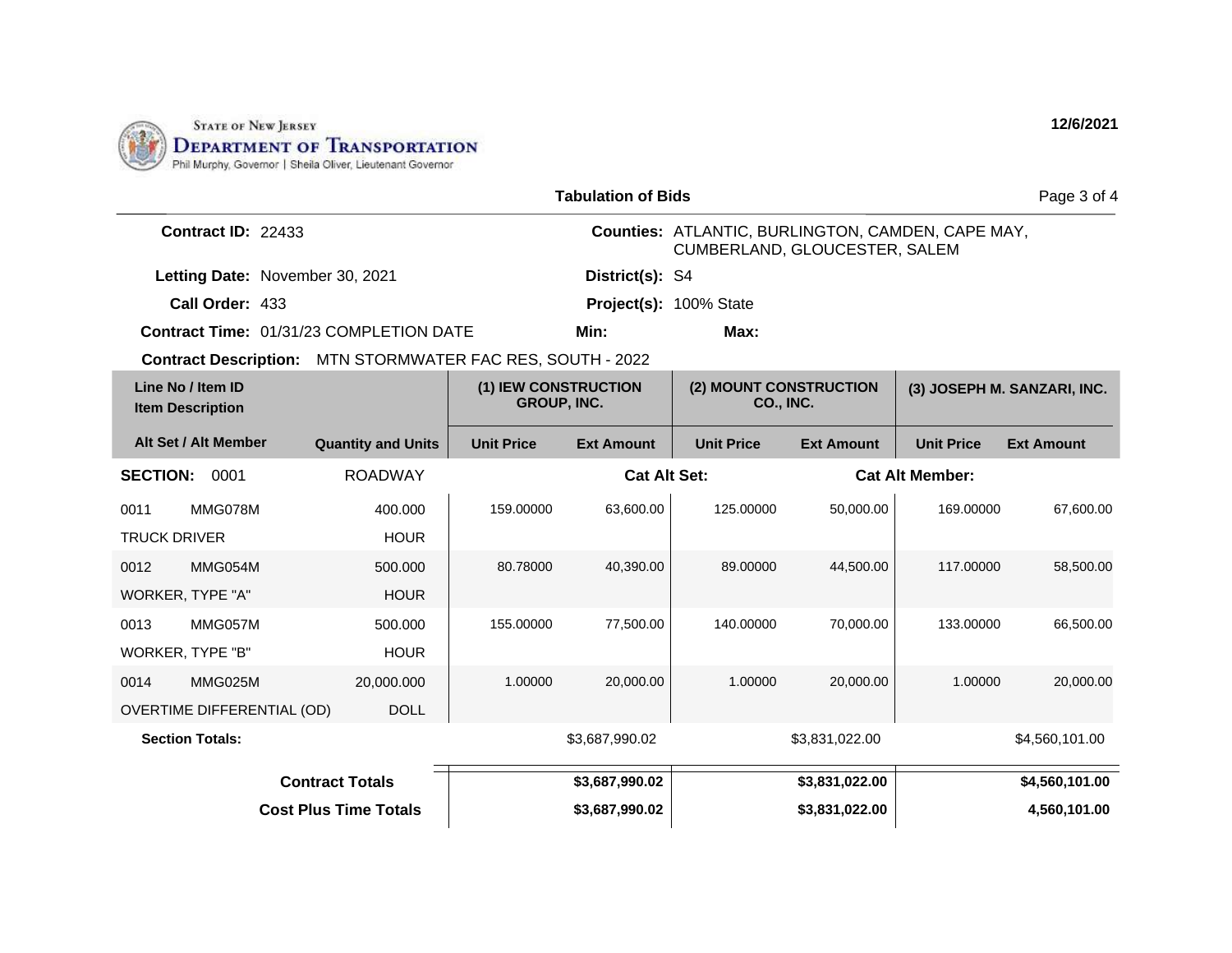

|                      |                                                                                                           | <b>Tabulation of Bids</b> |                                                                                           | Page 4 of 4 |
|----------------------|-----------------------------------------------------------------------------------------------------------|---------------------------|-------------------------------------------------------------------------------------------|-------------|
| Contract $ID: 22433$ |                                                                                                           |                           | <b>Counties: ATLANTIC, BURLINGTON, CAMDEN, CAPE MAY,</b><br>CUMBERLAND, GLOUCESTER, SALEM |             |
|                      | <b>Letting Date: November 30, 2021</b>                                                                    | District(s): S4           |                                                                                           |             |
| Call Order: 433      |                                                                                                           |                           | Project(s): 100% State                                                                    |             |
|                      | <b>Contract Time: 01/31/23 COMPLETION DATE</b>                                                            | Min:                      | Max:                                                                                      |             |
|                      | <b>Contract Description: MTN STORMWATER FAC RES, SOUTH - 2022</b><br>() indicates item is bid as Lump Sum |                           |                                                                                           |             |